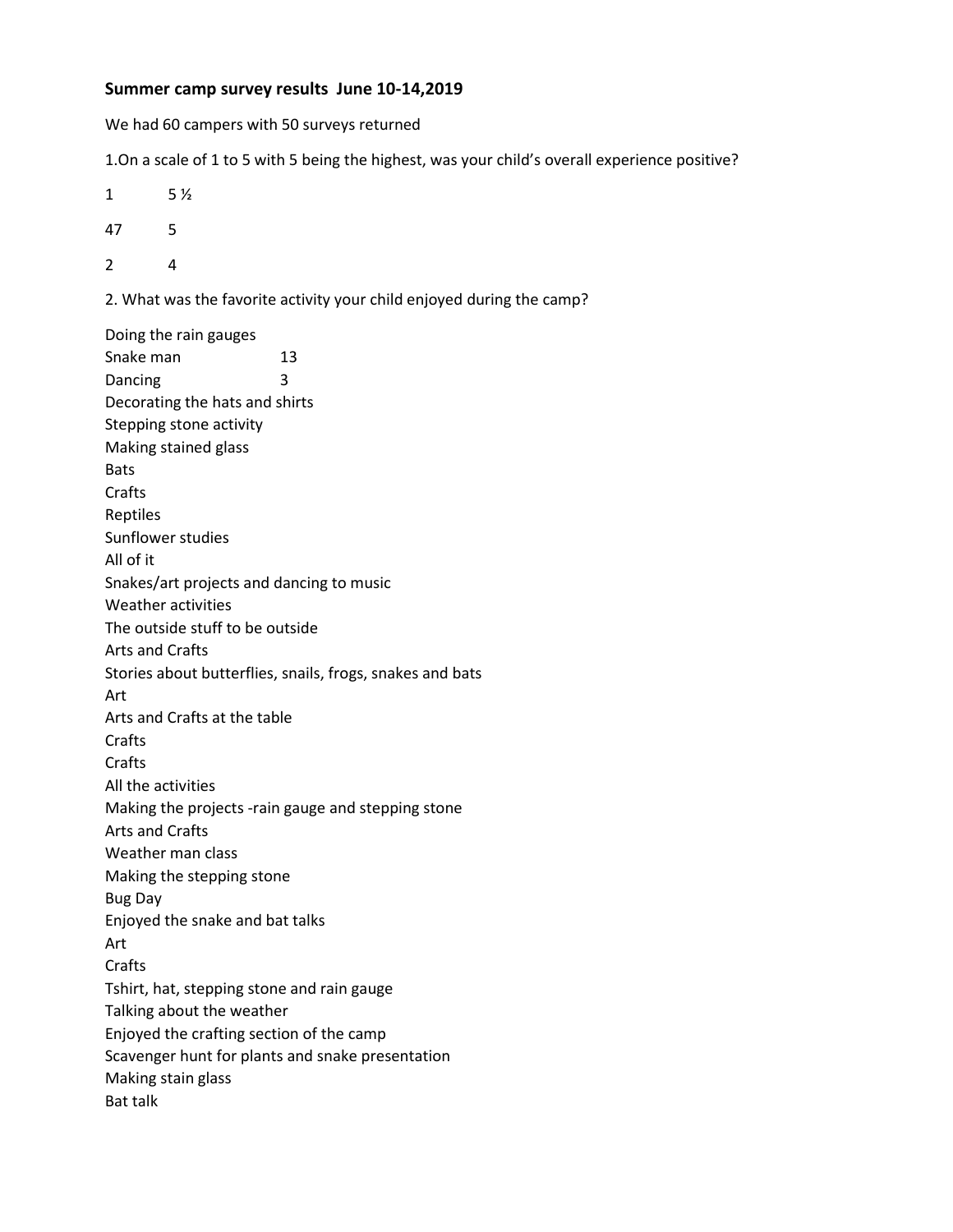All the activities Crafts Art A lot enjoyed the arts and crafts- Thanks to Pat Koenig….

3. How did you learn about the camp Newspaper 10 Tv Radio 10 Email 1 Other 24 Other 1 go every year Other Grandparent a MG Other Came last year Other Aunt Other 4 from a friend Other Facebook Other 1 MG friend

4.Did the lessons on healthy eating habits make and impact on your child?

| Yes                               | 35 |                                                                                                    |
|-----------------------------------|----|----------------------------------------------------------------------------------------------------|
| Not sure                          | 3  |                                                                                                    |
| No                                | 5  |                                                                                                    |
| No answer                         | 5  |                                                                                                    |
| Alittle bit                       | 1  |                                                                                                    |
| Not really                        | 1  |                                                                                                    |
| 5. Would your child attend again? |    |                                                                                                    |
| Yes                               | 49 |                                                                                                    |
| No                                | 1  |                                                                                                    |
|                                   |    | 6. On a scale of 1 to 5 with 5 being the highest, please rate the MG camp.                         |
| 5 <sub>2</sub>                    |    | 1                                                                                                  |
| 5                                 |    | 47                                                                                                 |
| 4                                 |    | $\overline{2}$                                                                                     |
|                                   |    | What suggestions do you have to improve the activities?                                            |
| None                              | 23 |                                                                                                    |
| Everything was awesome            |    |                                                                                                    |
| All Great                         |    |                                                                                                    |
|                                   |    | Everything very good She liked the programs                                                        |
| It was great No improvements      |    |                                                                                                    |
|                                   |    | The play again, bee man, get the guy who brought the possum last year bring it again.              |
|                                   |    | Have more advanced activities for the older kids- That being said she loved the camp and came home |
|                                   |    | everyday discussing something new she learned.                                                     |
|                                   |    |                                                                                                    |

The activities were age appropriate- Great organization and interesting topics

No suggestions, My son is ready for next year. He wished it was longer (2 weeks)